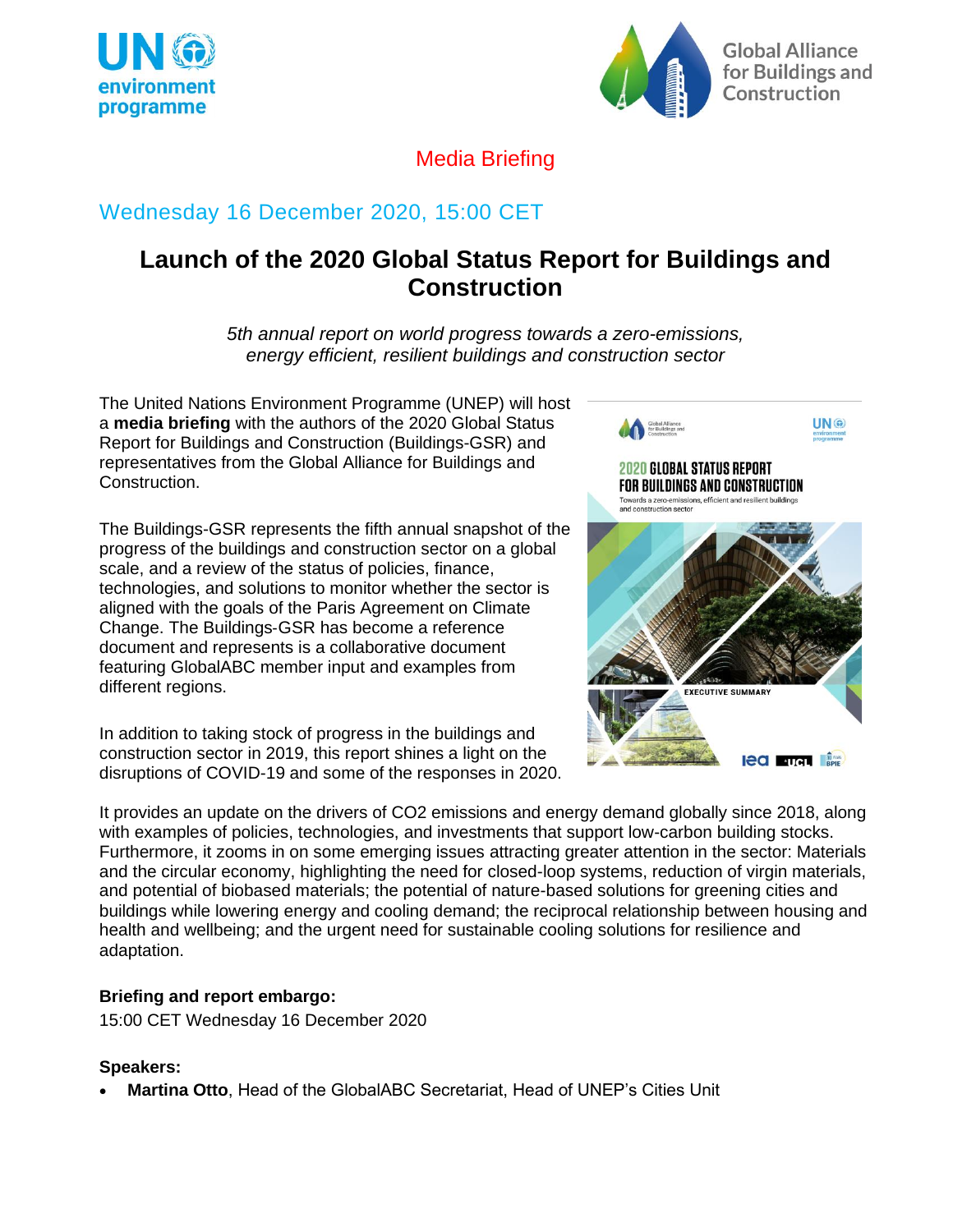



- **Ian Hamilton**, Associate Professor, University College London Energy Institute, Executive Director, Lancet Countdown on Health and Climate Change
- **Oliver Rapf**, Executive Director, Buildings Performance Institute Europe (BPIE)
- **Sergio Israel Mendoza**, General Director of Environmental, Urban and Tourism Promotion, Mexico's Secretariat of Environment and Natural Resources (SEMARNAT)
- **Cedric de Meeus**, Vice-President, Group Public Affairs & Government Relations, LafargeHolcim

### **Connection details:**

<https://bit.ly/BuildingsReport>

Or dial +1 929 205 6099 US (New York), Meeting ID: 893 586 3496

To request for interviews or to receive advanced copies of the reports, press releases and other background documents **under strict embargo** prior to the briefing, please contact:

- **Keisha Rukikaire,** Head of News and Media, UNEP, [rukikaire@un.org](mailto:rukikaire@un.org)
- **Terry Collins,** Media Consultant, +1-416-878-8712, tc@tca.tc

#### **Agenda**

| 15.00-15.05<br><b>CET</b> | Opening:<br>Martina Otto, Head of the GlobalABC Secretariat, Head of UNEP's Cities<br>Unit                                                                                                                                                                                                                      |
|---------------------------|-----------------------------------------------------------------------------------------------------------------------------------------------------------------------------------------------------------------------------------------------------------------------------------------------------------------|
| 15.05-15.15<br><b>CET</b> | Presentation of key messages by the Buildings-GSR authors:<br>Ian Hamilton, Associate Professor, University College London Energy<br>Institute, Executive Director, Lancet Countdown on Health and Climate<br>Change<br>Oliver Rapf, Executive Director at the Buildings Performance Institute<br>Europe (BPIE) |
| 15.15-15.20<br><b>CET</b> | Statement on Mexico's perspective and approach to decarbonizing buildings:<br>Sergio Israel Mendoza, General Director of Environmental, Urban and<br>Tourism Promotion, Mexico's Secretariat of Environment and Natural<br>Resources (SEMARNAT)                                                                 |
| 15.20-15.25<br><b>CET</b> | Statement from private sector member of the GlobalABC:<br>Cedric de Meeus, Vice-President, Group Public Affairs & Government<br>Relations, LafargeHolcim.                                                                                                                                                       |
| 15.25-16.00<br>CET        | Questions and Answers with press and attendees                                                                                                                                                                                                                                                                  |

#### **Notes to Editors**

#### **About the Global Alliance for Buildings and Construction (GlobalABC)**

The Global Alliance for Buildings and Construction (GlobalABC) is the leading global platform for governments, the private sector, civil society and intergovernmental and international organizations to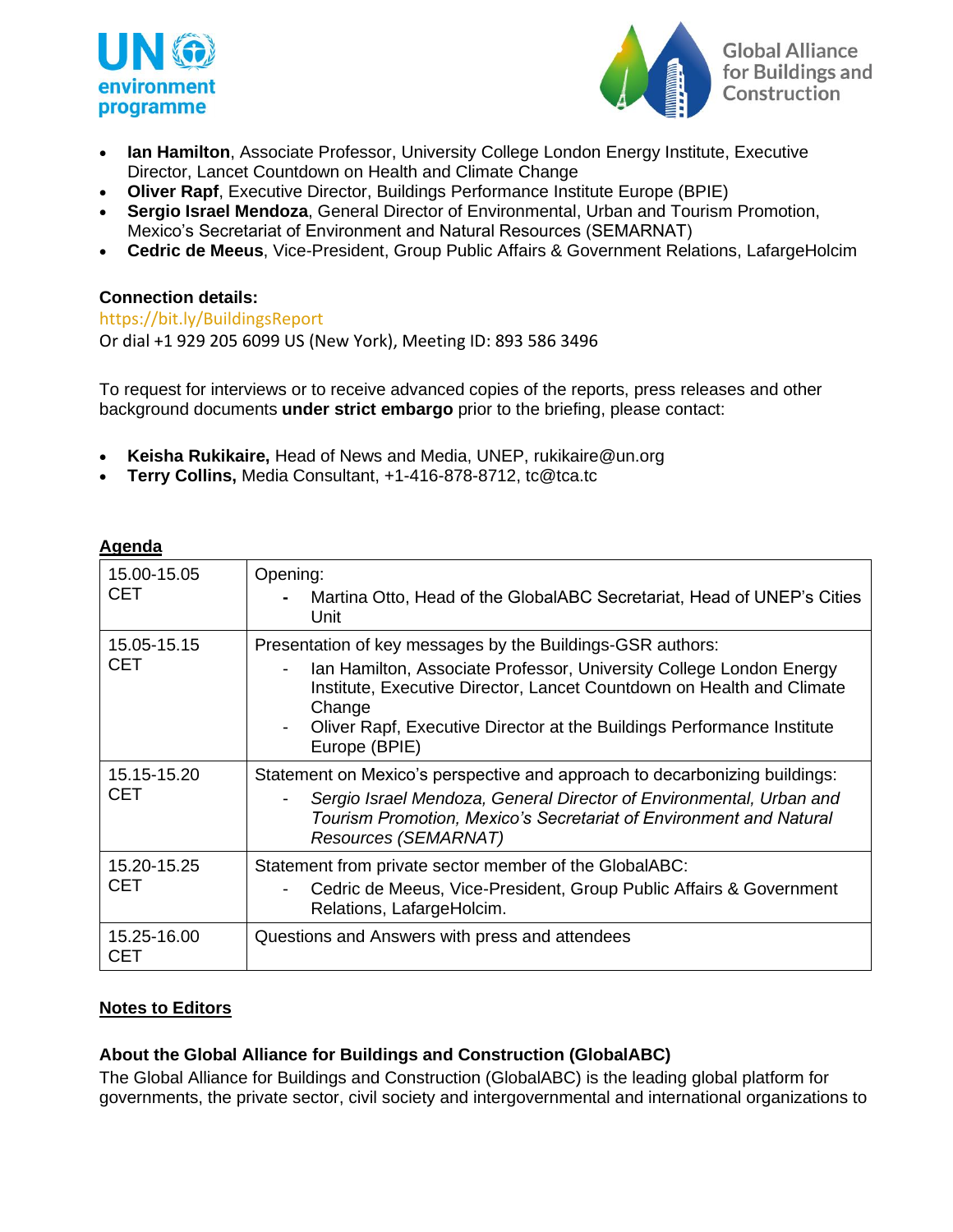



increase action towards a zero‐emission, efficient and resilient buildings and construction sector. The GlobalABC was a key outcome of the 2015 UN climate conference. For more information: <https://globalabc.org/>

#### **About the UN Environment Programme**

UNEP is the leading global voice on the environment. It provides leadership and encourages partnership in caring for the environment by inspiring, informing and enabling nations and peoples to improve their quality of life without compromising that of future generations. For more information: [www.unep.org](http://www.unep.org/)

## **Speakers Biographies**

| Martina Otto, Head of the GlobalABC Secretariat, Head of UNEP's Cities<br>Unit                                                                                                                                                                                                                                                                                                                                                                                                                                                                                                                                                                                                                                                                                                              |
|---------------------------------------------------------------------------------------------------------------------------------------------------------------------------------------------------------------------------------------------------------------------------------------------------------------------------------------------------------------------------------------------------------------------------------------------------------------------------------------------------------------------------------------------------------------------------------------------------------------------------------------------------------------------------------------------------------------------------------------------------------------------------------------------|
| Martina leads UN Environment's work on cities, coordinating the UN<br>Environment wide offer to support cities and promote multi-level policy<br>integration, and is in charge of the cooperation with other UN agencies and<br>partners in the sustainable urban development space. Under her responsibility<br>is also the work on buildings, with the Global Alliance for Buildings and<br>Construction, food systems, and the contributions to the respective<br>programmes under the 10 Year Framework of Programmes.<br>Martina has worked for UN Environment since 1999 in different substantive<br>and management functions. Her areas of expertise include sustainable<br>energy, transport, buildings, climate change, air quality and sustainable<br>consumption and production. |
| Ian Hamilton, Associate Professor, University College London Energy<br>Institute, Executive Director, Lancet Countdown on Health and Climate<br>Change                                                                                                                                                                                                                                                                                                                                                                                                                                                                                                                                                                                                                                      |
| Dr Ian Hamilton is an Associate Professor at the UCL Energy Institute,<br>University College London, UK. Ian is also the Executive Director of the Lancet<br>Countdown on Health and Climate Change.                                                                                                                                                                                                                                                                                                                                                                                                                                                                                                                                                                                        |
| lan's research in the built environment is focused on the nexus of climate,<br>energy and health. This includes building stock energy performance,<br>sustainable building technologies, indoor environment and health impact<br>lan leads The Lancet Countdown on Health and Climate<br>assessment.<br>Change, a collaboration of 35 leading research institutions around the world<br>working on building and communicating the evidence base on the intersection<br>of health impacts of climate change and its drivers.                                                                                                                                                                                                                                                                 |
| Ian is the Principal Investigator for the International Energy Agency's Annex<br>70 - Building Energy Epidemiology, a Co-Investigator on the UKRI Centre for<br>Research into Energy Demand Solutions, the NERC funded APEx London Air<br>Pollution and ANTICIPATE projects, and Newton funded Capability and<br>Energy Poverty in Mexico project. Ian is the UCL lead for the IEA and UNEP<br>Global Alliance for Buildings and Construction initiative.<br>lan has an<br>interdisciplinary publication record in leading journals including Energy Policy,<br>Applied Energy, Energy & Building, The Lancet, and BMJ.                                                                                                                                                                     |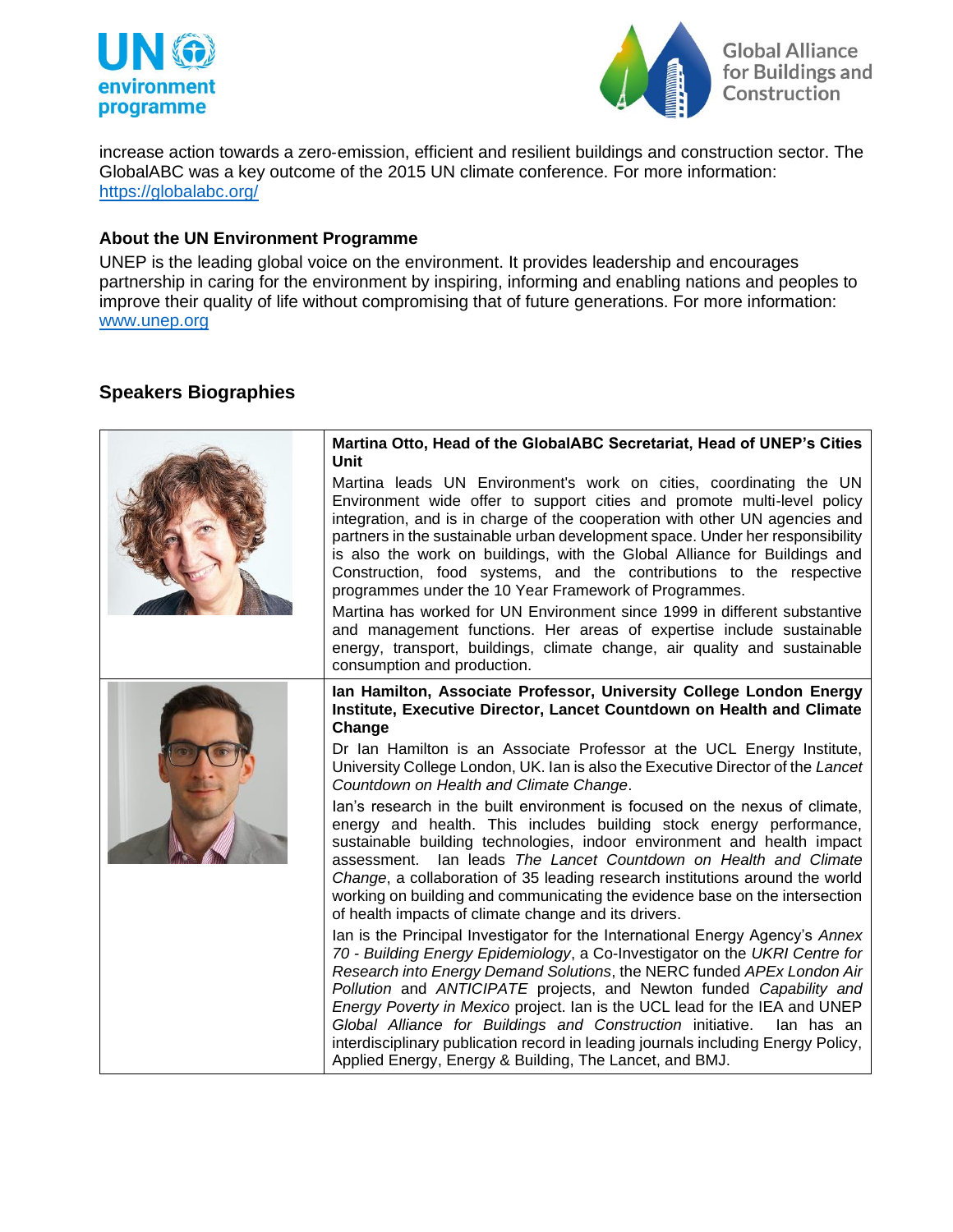



**Global Alliance** for Buildings and Construction